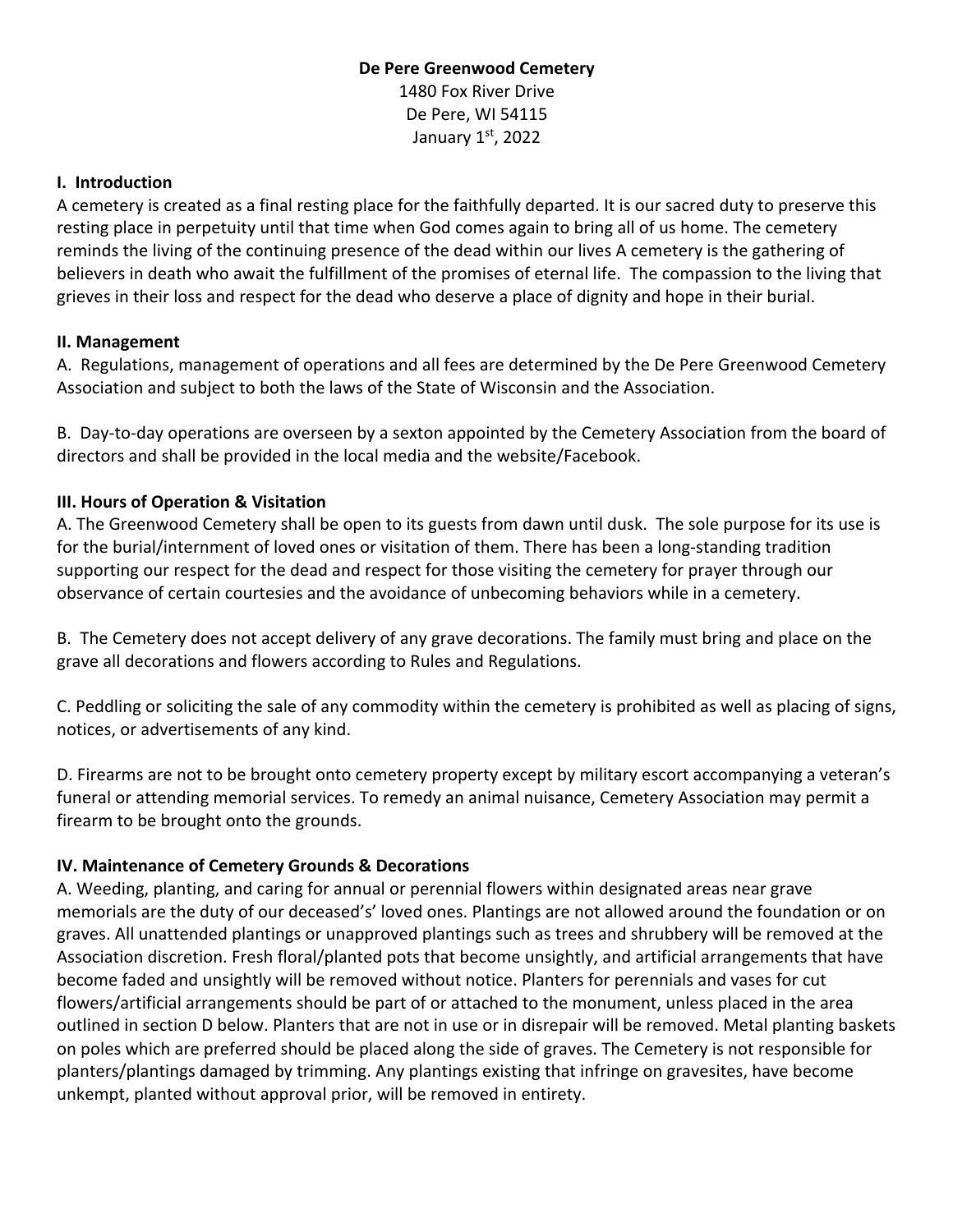B. Cleaning of headstones should follow the suggestions from this website and Cemetery headstones should only be cleaned with a product called D2 available from the Sexton. http://gravestonepreservation.info/articles/cleaning-gravestones-monuments-stone-sculptures

D. Decorations of grave sites must be in good taste & consistent with the view of human dignity and the resurrection as outlined in Section I of this document. FOOD, FOOD CONTAINERS, GLASS CONTAINERS, SOLAR LIGHTS unless in flower pots, SHEPHERDS HOOKS unless approved, FLAGS unless in flower pots, GARDEN ART, OR any other decorations that are stuck in the ground are not allowed. The Cemetery Association reserves the right to remove any decorations or deny any monument inscription it determines does not follow this requirement. This is regulated as not to be a hazard to lawn maintenance.

E. There will be NO edging or enclosures around the graves, plantings, large rocks/stones, wire fencing, plastic, or like material. This is for the protection of our staff and to avoid damage to monuments from trimmers. Any of these violations will be removed, ground repaired and billed to the lot owners. Planters are allowed BUT must be placed on the sides of the monument and placed on a stone paver 12"x12" if space exists within lot. Planters cannot exceed past the lot boundaries.

F. Shrubs and trees may only be planted by cemetery staff in places determined by the Cemetery Association. Memorial trees may be purchased through the Sexton with Board approval, but the type and placement of all trees will be determined by the Cemetery Association. All trees and shrubs of any kind shall be planted, trimmed, cut, or removed only by Cemetery Board or authorized contractors.

G. Trimmings, dead flowers, or refuse from weeding should be removed from the grave areas and placed in trash receptacles or removed from the cemetery and properly disposed of elsewhere.

H. All grave florals and monument decorations must be removed before the beginning of the next season. Weather permitting; the cemetery performs a complete clean up beginning April  $1<sup>st</sup>$  in spring and October  $1<sup>st</sup>$ in autumn. It is the responsibility of lot owners to remove any decorations or other items they want to keep by that time. On or after those dates' cemetery staff will remove all wreaths, flowers, or other grave decorations and dispose of them. New decorations can be placed on the gravesites on or after the May 15<sup>th</sup> and December 1st. *Dates are subject to change* and will be published on the website/Facebook. Placement of real flowers and/or wreaths is encouraged for Memorial Day, Easter, Veterans Day, and Christmas. They will be removed after 30 days. Please let us know of your Veterans as we want place American flags on graves of every known veteran on Memorial Day and Veterans Day.

I. In the event that any condition is in non-compliance with these rules and regulations, the Cemetery Committee reserves the right to remove items and correct any condition without notice. Where possible, any non-compliant condition will be addressed in writing to the person who the Cemetery Committee believes to be responsible for the plot(s) involved. If there is no response to the letter within 14-days, the condition will be automatically corrected.

J. Only pets of visitors are allowed on the cemetery grounds provided they are properly leashed and their waste picked up.

# **V. Purchase of Burial Lots**

A. Anyone wishing to purchase burial sites shall contact the Sexton who will meet with the intended purchaser/s. There are separate and additional fees for the opening & closing of the burial space/internment after a death.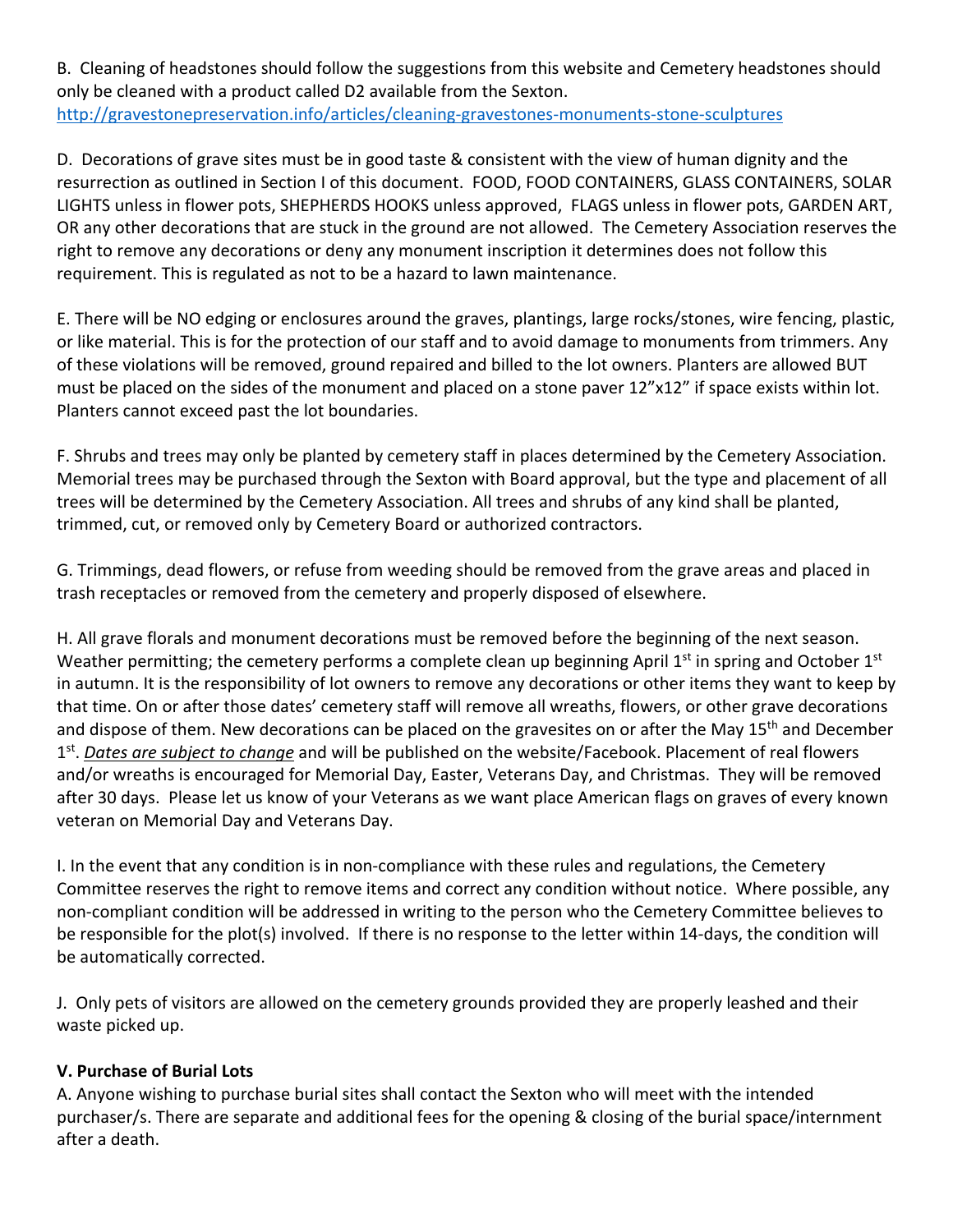B. A purchase agreement in two copies will be prepared when burial sites are granted by the Cemetery to owners. All monies for burial sites shall be made payable to the Cemetery through the Sexton. The Cemetery Association has the prerogative of extending payment terms, but ordinarily full payment should be remitted on the day of purchase or the date of burial/internment.

C. Management issues a certificate of burial sites to the purchaser of the lot upon full payment of the purchase price. The certificate deed, signed by the sexton, is the document that establishes the right of burial and ownership.

D. A monument BASE must placed on the grave within sixty days of purchase to mark the grave. Monuments are to be placed within 6 months of burial.

E. No person will have burial sites in any space unless his/her name appears on the cemetery records for the space. Past contracts or deeds issued to owners shall serve as a certificate of burial sites. Once purchased, the ownership remains with the original purchaser and his/her/their heirs. [See Section VI below for manner that burial sites descend after the original purchaser/s are dead.]

F. The Cemetery Association reserves the right to refuse permission for interment of anyone who, at the time of death, is not the holder of the lot or an authorized descendant or relative of the holder by blood or marriage.

G. In at-need situations, the full cost of the space purchase for burial and the internment fee must be paid immediately. The remaining burial space must be paid according to the terms of the established agreement. Memorials may not be installed placed until the full purchase price has been paid.

H. Should the purchaser of burial sites fail to carry out the terms of the purchase agreement, the Cemetery Association may declare the said agreement cancelled and all rights of the purchaser in and to the burial space forfeited. Money remitted may be held or returned, depending on the situation.

I. It is the right and Christian duty of the Cemetery Association to make special arrangements and adjustments of prices and fees to accommodate the poor and destitute, the stranger or multiple victims of a disaster to ensure the dignity and care of human remains, especially if they received little dignity in life.

J. Reclamation of abandoned lots is governed by the laws of the state of Wisconsin [Statute 157.115 (2)].

# **VI. Transfer of Burial Sites**

A. The cemetery may repurchase unused burial sites from owners. The amount paid will be the same as the original purchase price.

B. The use of burial space is for the owner of the sites or relatives as outlined in VII-B below. Any return or transfer must be sent to and recorded by the Cemetery.

### **VII. Descent of Burial Rights to Heirs**

A. A burial right is an intangible asset, *not subject to any will or personal gift*. It must be assigned by a legitimate owner of burial right or a group of owners based solely on adopted cemetery policies and practices. The Cemetery Association encourages the use of the Burial Right Assignment Form to avoid uncertainty and conflicts over unassigned burial space in the future.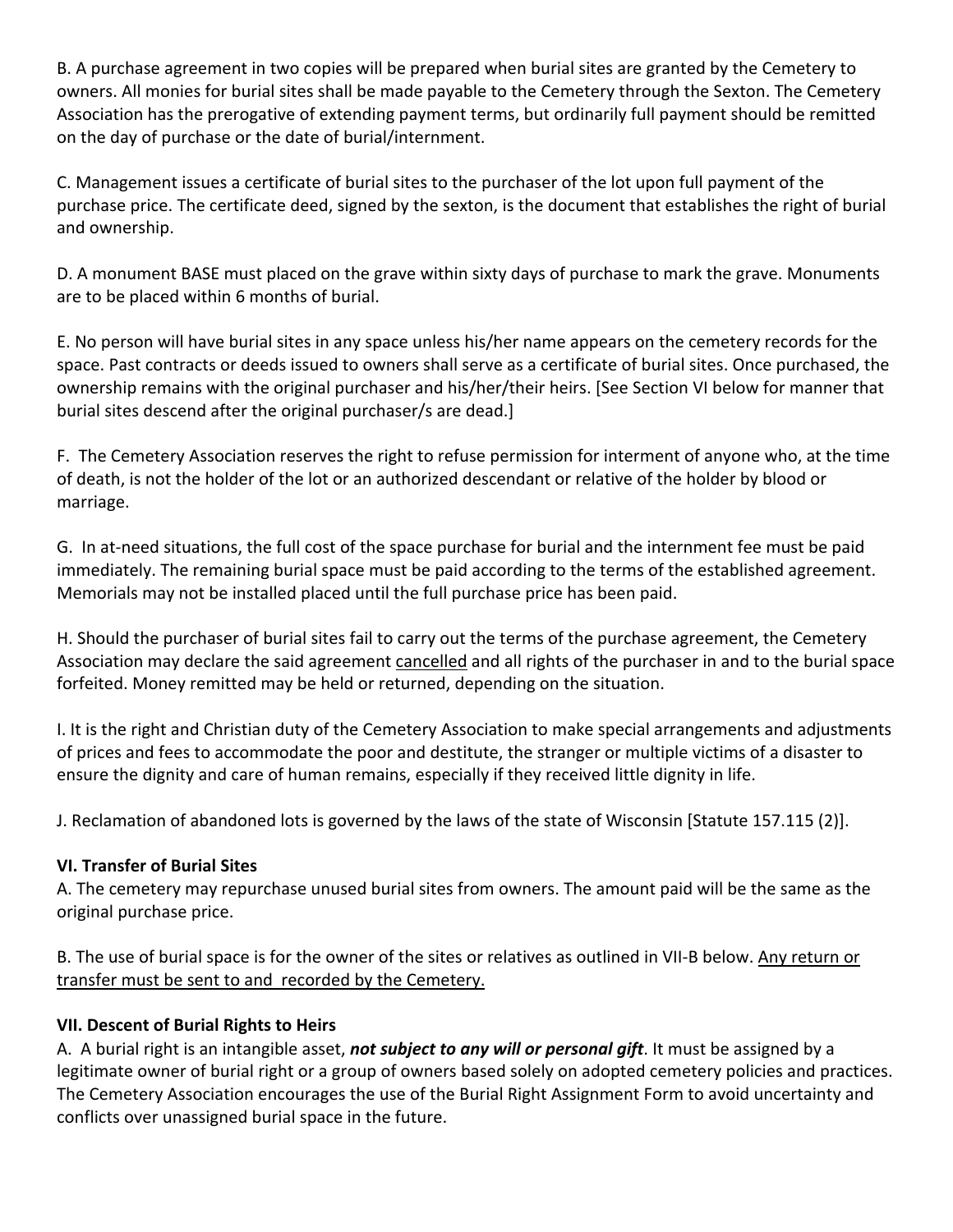B. These steps should be followed for unassigned burial space:

1. Unassigned burial sites continue beyond the death of the original purchaser/s to blood descendants. Spouses have joint tenancy. The spouses of any direct heirs have precedence in future burials assignments over their children.

2. The first to hold burial rights is a surviving spouse.

3. If there is no surviving spouse, then to any children; if there is more than one, they all share the rights equally and must all agree to every assignment.

4. If there is/are no surviving children, then to any grandchildren; if there is more than one, they all share the rights equally and must all agree to every assignment.

5. If the purchasers have no children and no direct survivors, the burial rights go to the surviving siblings of the purchasers and those descendants.

6. Burial rights can be revised at any time by the rights holder/s to accommodate cremation burial or an accidental/sudden death. Burial rights can be assigned to anyone subject to the approval of the Cemetery Association.

7. In at-need situations, the deceased and his/her surviving spouse may be granted burial rights by the holder/s of burial rights. (Wisconsin Statutes 157.10)

8. The Cemetery Association has the right and power to make prudential final judgments about complicated and pressing burial arrangements so that the spirit of these steps is kept, even if the precise letter is impossible to attain.

#### **VIII. Interments**

A. The written permission of the lot holder is required for interment to take place. The Cemetery Association shall not be held responsible for any order given by telephone, or for any mistake occurring for the want of precise and proper instructions as to the space, size and location in a lot where the interment is desired. Orders for interment must be given by the holder of the lot or legal representative, usually done by a funeral director as agent of the lot owner.

B. When the instructions from the lot holder regarding a burial cannot be obtained or are indefinite, or when the interment space cannot be opened when specified, for any reason, the Cemetery Association, at its discretion, open a grave in such location as it deems best and proper, so as not to delay the burial. Management shall not be liable for any error so made.

C. All interments, without exception, are to be arranged through the Sexton or President. Only the Cemetery Association or *the Sexton acting as their agent may authorize the opening of any burial space.* 

*D. The Cemetery Association establishes the required fees for opening and closing. This fee is due no later than the time of interment.*

*E. All funeral processions shall be under the supervision of management within the cemetery, as well as all* elements of the burial ceremony within the cemetery.

### *Full Body Interments*

E. A civil burial permit as required by Wisconsin law must be presented before interment can take place in the cemetery.

G. Winter burials are subject to procedures contained in Wisconsin State Law (157.114) but can be modified by agreement of Cemetery Association and the responsible party arranging the burial according to preferences and weather conditions. Additional fees can be charged to complete a winter burial.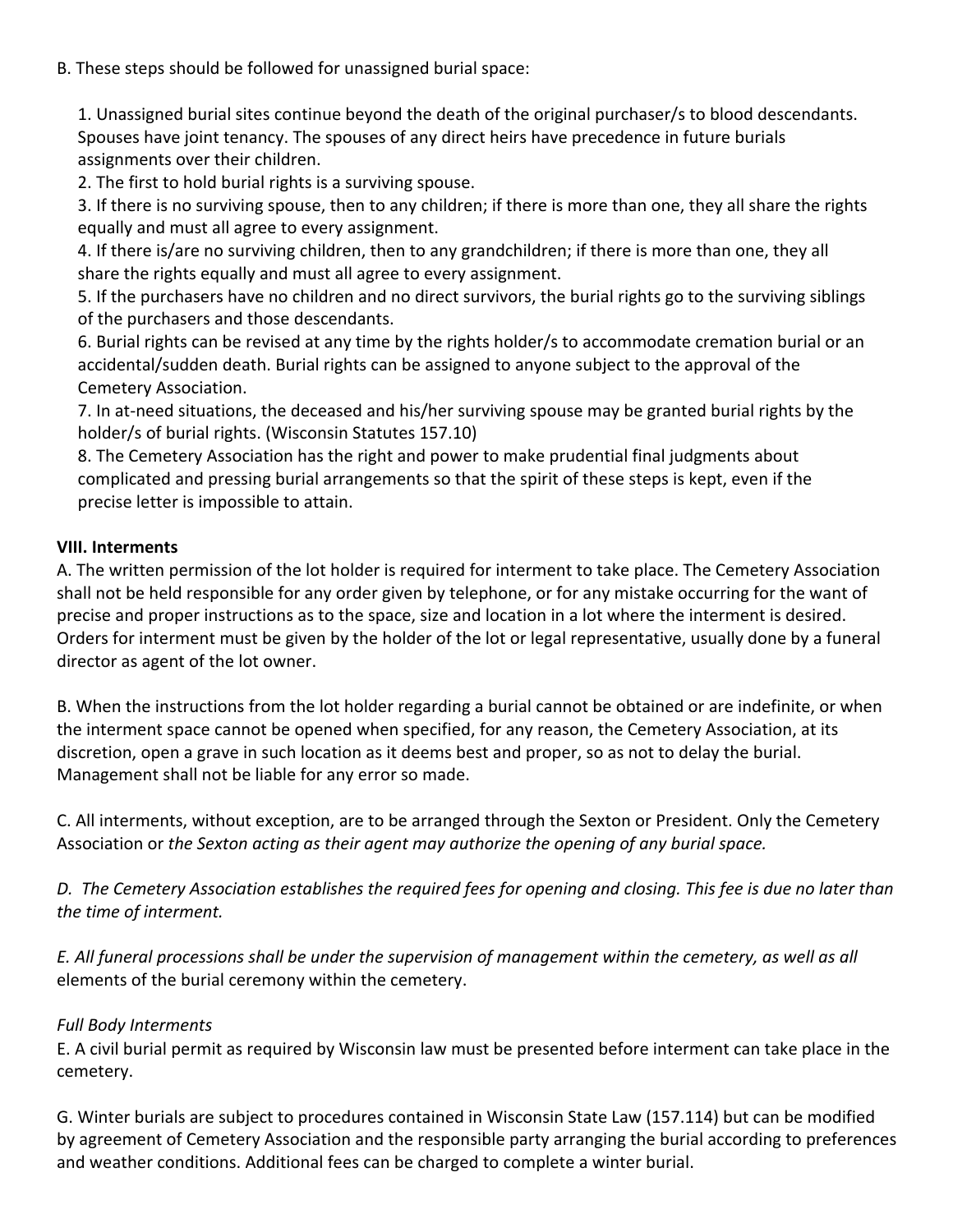H. One full body burial is permitted per grave space or single crypt. In order to maintain a proper standard of care and to eliminate sunken graves caused by collapse of wooden boxes or other weak materials, it is required that all caskets be placed in suitable outer burial containers.

## *Cremations*

I. Two sets of human cremains may be interned in one plot or single crypt. One set of human cremains may be placed in the same plot with a full body burial.

J. Cremated remains cannot be accepted until and unless the space for burial is verified, unless the date of interment is scheduled and unless all necessary paperwork is received. Any attempt to put cremated remains in the custody of the Sexton without all of the above will be denied. Cremation burials must be scheduled through and monitored by the Cemetery Association.

K. Cremation vaults for cremation ground burials are required and are supplied by the cemetery.

### **IX. Disinterment**

A. The disinterment of the remains of a deceased person and re-internment to another plot in the same cemetery or in another cemetery are governed by the Statutes of the State of Wisconsin. Proper documents with signed permissions from the county coroner/medical examiner, pastor/pastoral director and next of kin must be given to the Sexton prior to any disinterment.

B. The Cemetery Association exercising due care in the disinterment and removal, shall assume no liability for the damage to any casket, outer burial container or grave memorial.

C. The Cemetery Association shall retain control of the scheduling and manner of disinterment. It also determines appropriate fees for disinterment.

D. Transit of a removal to another cemetery is the responsibility of the one arranging for the disinterment. The Sexton will handle relocation to another place within the same cemetery.

E. Only persons employed by the Association with their equipment shall be used in making interments or removals.

F. Cemetery personnel or their contracted services will not be held responsible for damages or injuries resulting from defects or deterioration in burial vaults (outer burial containers).

### **X. Memorials and Markers**

A. The Cemetery Association grants permission for all grave memorials work to be done in the cemetery, including installation of memorials and foundations, engraving and cleaning.

B. The responsibility of keeping any grave memorials in a safe and proper state of repair is up to the owner, the heirs, or assigns. If no heir or assign can be located when a memorial is in need of repair, the Cemetery Association assumes responsibility to return the memorial to a safe and proper state using cemetery operating funds.

C. A marker impeding movement of equipment or human approach to a new burial site may be removed temporarily and then replaced on the original location by the Sexton's authorization.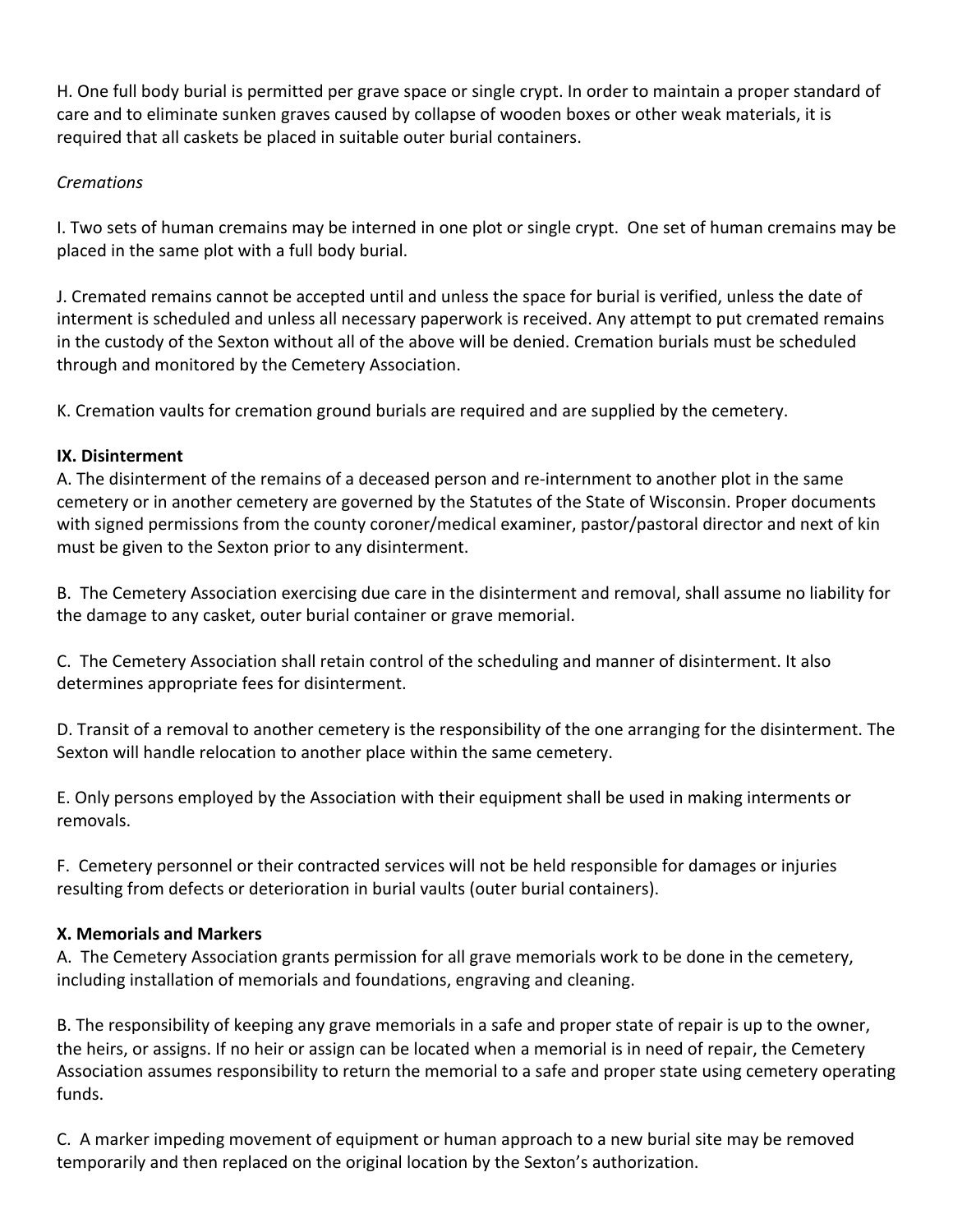D. Bronze markers from the US Government for military veterans are permissible, either as the prime memorial at the head of a grave or as a footstone in conjunction with a headstone. Even though the marker is given as a tribute by the government, they must be placed on a foundation and the payment for the foundation and setting must be paid prior to the order being placed.

E. Only granite or bronze permanent markers are permitted. All interments must be marked by an appropriate head or foot stone, or by a temporary funeral home marker identifying the person interred. No burial site is to be left unmarked. Temporary grave markers of any other material are not permitted. Permanent markers should be placed within six months of the death. Added extensions will need to be approved by Association.

Burial vaults are required for all traditional casket burials and the burial of cremains. Spreading of cremains on top of the ground, on existing graves, with existing graves, or anywhere in the Cemetery is absolutely not allowed. Vaults for traditional and cremains burials are to be buried so that the top of the vault is 18' to 24" below grade.

F. The base of the monument shall be no longer than two-thirds of the lot. All stones or markers must be approved by the Cemetery Board before installation. The Board reserves the right to authorize the removal of such markers, etc., installed without permission, or which may be considered inappropriate language or graphics, at the certificate holder's expense.

G. The Cemetery Association provides configurations and proper measurements. Memorials may be placed on a grave before or after burial.

H. With pre-need placement, the family or responsible party is obliged to arrange for placing the correct death date on the memorial.

I. Normally only one marker is to be permitted on each grave except in the case of multiple burials in the same grave or the grave of a veteran.

J. A concrete foundation is required for all memorial markers and must be placed within six months of lot purchase. It will be placed by the monument company in order to stabilize the memorial and ensure its proper location. Current and future owners of burial privileges are encouraged to have corner markers, preferably with the initials of the owner's last name, installed to mark the perimeter of the plot(s) that they have selected.

K. When monuments or markers have been placed in violation of any of these rules, the Cemetery Association reserves the right to remove them at owner expense until such time as its placement is in compliance with the above regulations.

### **XI. Vandalism**

A. The cemetery is not to be held responsible for vandalism. If vandalism occurs, the cemetery will file reports with local police. Also, the cemetery will repair any vandalism promptly to the grounds and other areas maintained by the cemetery. The cemetery will not repair any vandalism to monuments and markers.

B. Lot owners who can be located will be notified of the vandalism. It is the responsibility of the lot owner to make arrangement for repairs and pay the incurred costs.